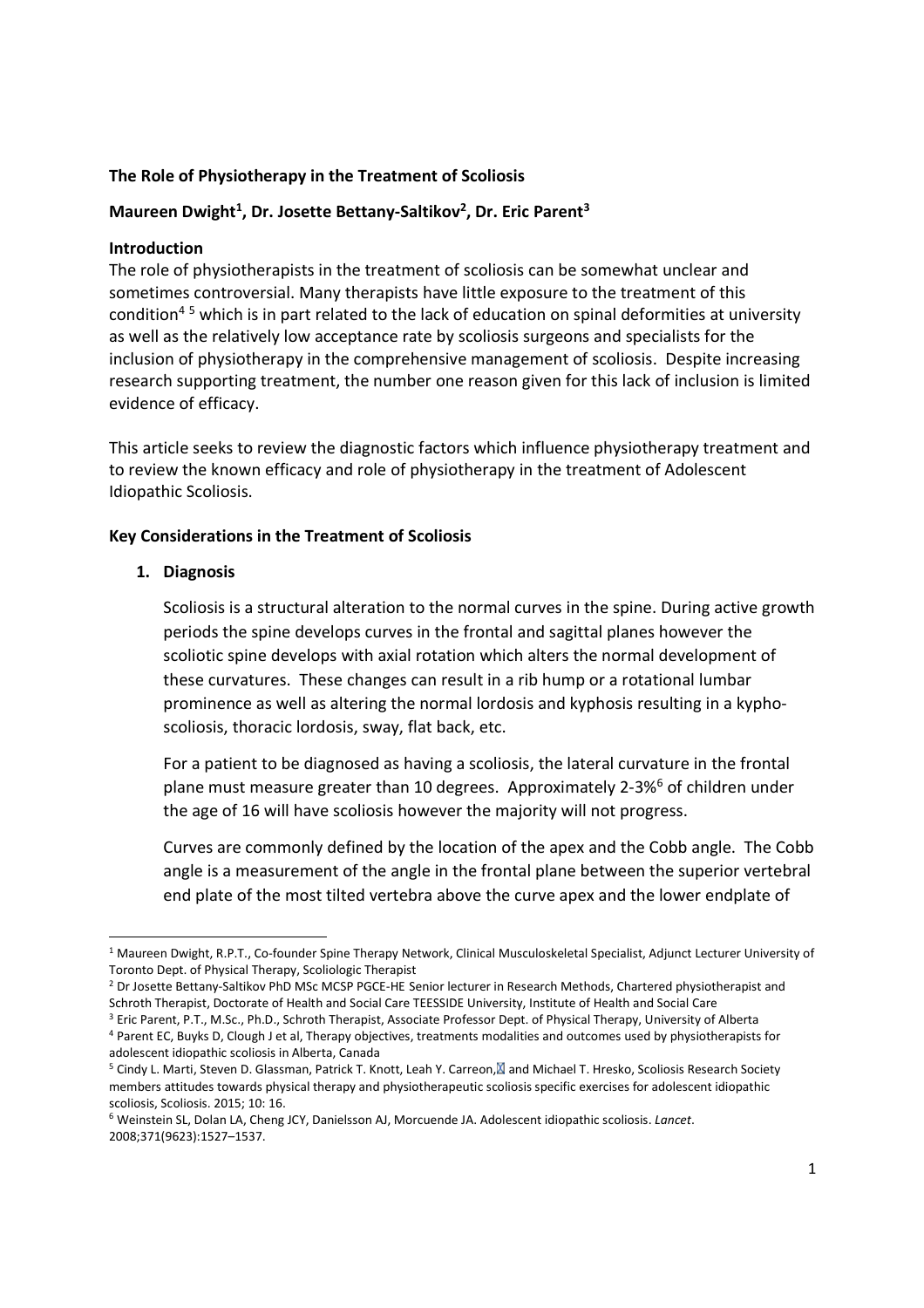the most tilted vertebra below the apex. Measures of vertebral rotation may also be quantified through imaging.

Curves may be classified as major and minor<sup>7</sup> which denotes the relationship of their magnitude to each other. If more than one curve is present it may be described as a double major or a major with an associated minor curve(s). The Lenke $8$  or SRS classifications are the most commonly used taxonomies of curve type.

The Lenke system, while widely used by surgeons to plan surgeries, is not widely used by physiotherapists as it requires side-bending radiographs and is meant for bigger curves. Scoliosis Research Society (SRS) definitions with reference to curve apex are as follows: Cervical (C1 to C6-6 disc), cervico-thoracic (C7 to t1), Thoracic (T2 to T11-12 disc), Thoraco-lumbar (T12 to L1), Lumbar (L1-2 to L4-5 discs), and Lumbosacral (L5 and below)<sup>9</sup>.

For a physiotherapist the location of curve can be important when using Physiotherapeutic Specific Scoliosis Exercises (PSSE) $^{10}$  as these treatment techniques base their approach on the specificity of curve location. This knowledge also determines the need and effectiveness of other types of treatment which can influence treatment planning i.e. bracing is less effective in a thoracic double major curve.

<sup>7</sup> Revised Glossary of Terms SRS Terminology Committee and Working Group on Spinal Classification

<sup>8</sup> http://www.orthobullets.com/spine/2076/lenke-classification-of-ais

<sup>9</sup> SRS E-Text: The Primary Resource for Education in the Field of Spine Deformity Care http://etext.srs.org/ <sup>10</sup> See below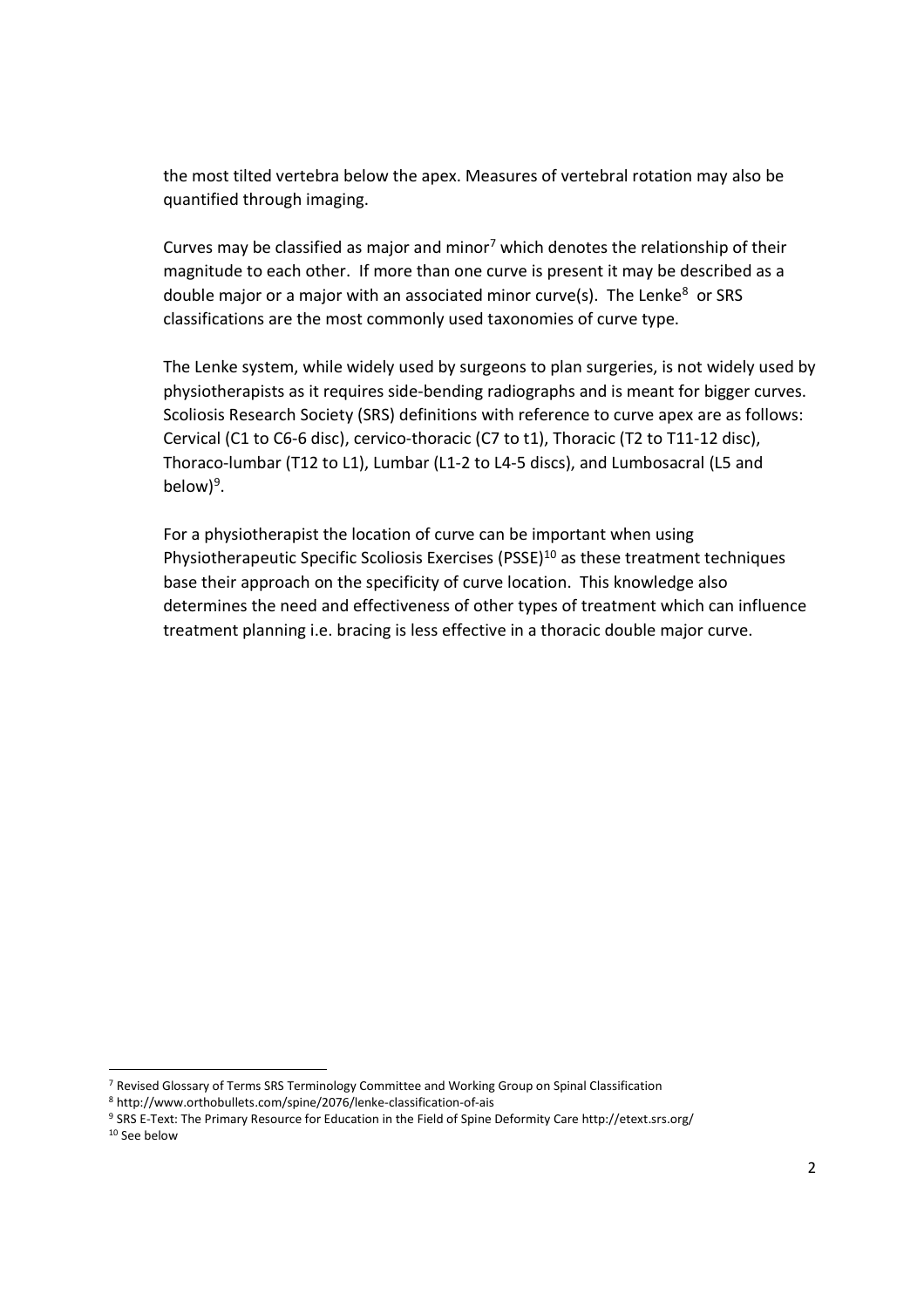

# **2. Idiopathic vs. Non-idiopathic scoliosis**

Scoliosis is typically divided into two major categories: idiopathic and non-idiopathic. This division reflects the underlying causes with the term idiopathic identifying the lack of consensus on the cause of these curves. One of the key features of the idiopathictype of scoliosis is that it is not associated with any other conditions.

#### a. Idiopathic scoliosis

Idiopathic scoliosis is typically divided into 4 categories based on age and risk for progression. There is more difficulty determining risk for progression of the early onset types of scoliosis (<age 10) which justifies the need for closer monitoring in this age group. The risk for progression is more predictable in the adolescent age group and is sometimes described as linear, however each patient should be approached individually as not all curves progress as predicted.

- I. Infantile idiopathic scoliosis is diagnosed when first seen in a child under age 3
- II. Juvenile idiopathic scoliosis is diagnosed in children ages 4 to 9.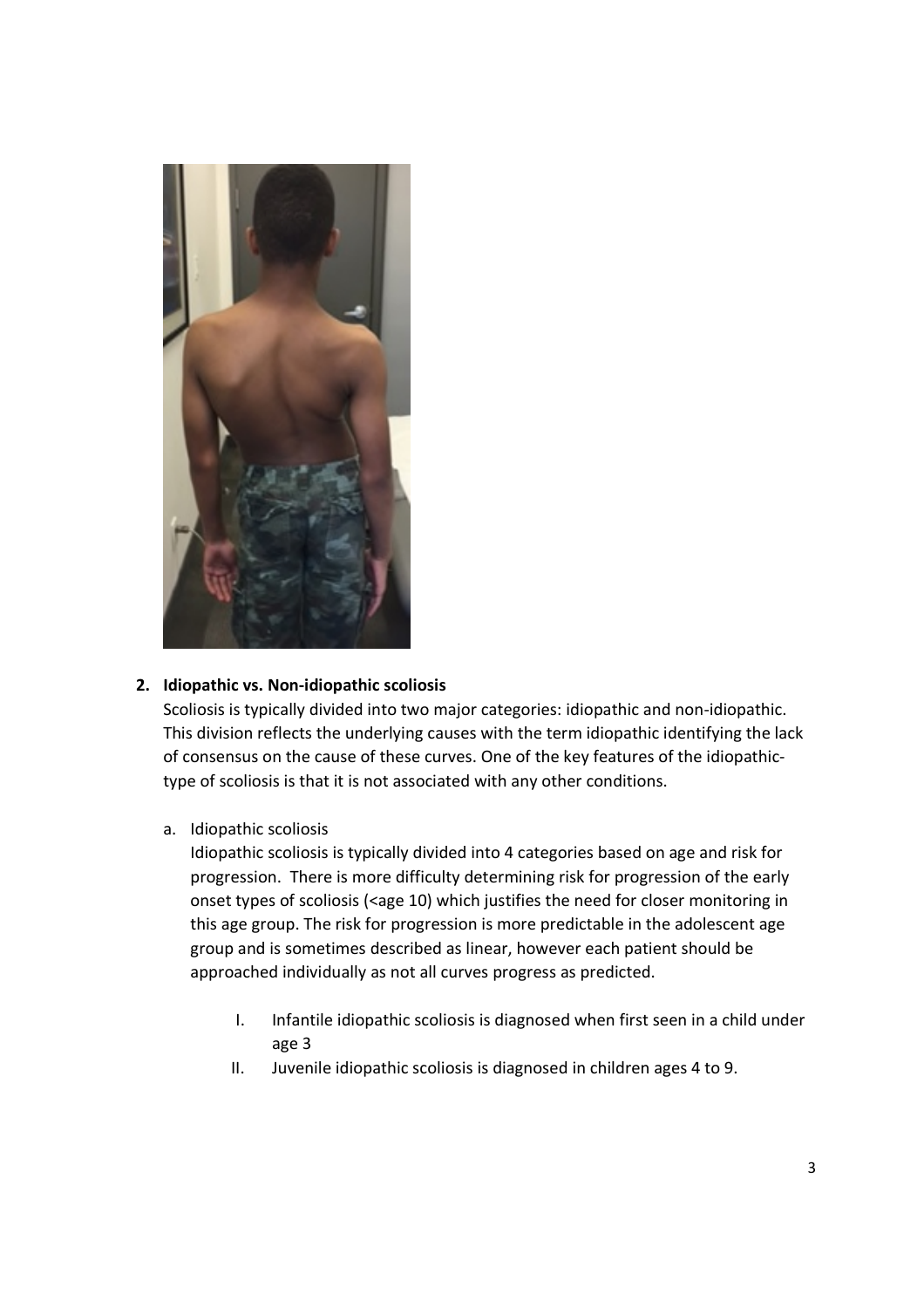- III. Adolescent idiopathic scoliosis is diagnosed when the spine curvature changes during the growth spurts commonly occurring around puberty (between ages 10 and  $18)^{11}$ .
- IV. Adult idiopathic scoliosis occurs in patients older than 18. This condition can also be referred to as de Novo scoliosis. Many of these new diagnoses are related to spinal degeneration however, when the onset is not coincident with periods of skeletal growth, other non-idiopathic causes should be considered.

# b. Non-idiopathic scoliosis

The non-idiopathic type of scoliosis is associated with other conditions and/or underlying causes. The causes are typically divided into two categories.

- I. Neuromuscular scoliosis. This type of scoliosis is associated with neuromuscular diseases i.e., Arnold-Chiari malformation/syrinx or trauma to the spinal cord.
- II. Syndromic scoliosis is related to other diseases i.e. Marfans syndrome, spina bifida.

# **3. Indications for additional monitoring**

For a physiotherapist working with scoliosis a primary consideration is determining the type of scoliosis. If the patient has been seen by a specialist or pediatrician this diagnosis may already be clear however when the physiotherapist is the first to diagnose the condition consideration should be given to the need for further investigation and/or referral.

Screening for further testing can be particularly important in the non-idiopathic patient as an undiagnosed Marfan's syndrome, syrinx, Chiari Malformation, etc. can have serious health consequences<sup>12</sup>. These patients should be referred for monitoring/testing by the appropriate specialist. The following considerations can assist in determining the need for additional testing<sup>13</sup>:

1. Is the patient under age 10?

The most common scoliosis (AIS) occurs in the teens. Earlier onset need to be monitored and/or investigated more closely both for the unpredictability of the progression and for the likelihood of non-idiopathic causes.

2. Is the patient still growing?

<sup>11</sup> http://www.srs.org/professionals/online-education-and-resources/srs-e-text

<sup>12</sup> Horn P, Scoliosis Early Identification of Affected Patients, Clinician Reviews August 2012;Vol 22;8: 16-22

<sup>&</sup>lt;sup>13</sup> Janicki J. et al, Scoliosis: Review of diagnosis and treatment, Paediatr Child Health Vol 12 No 9 November 2007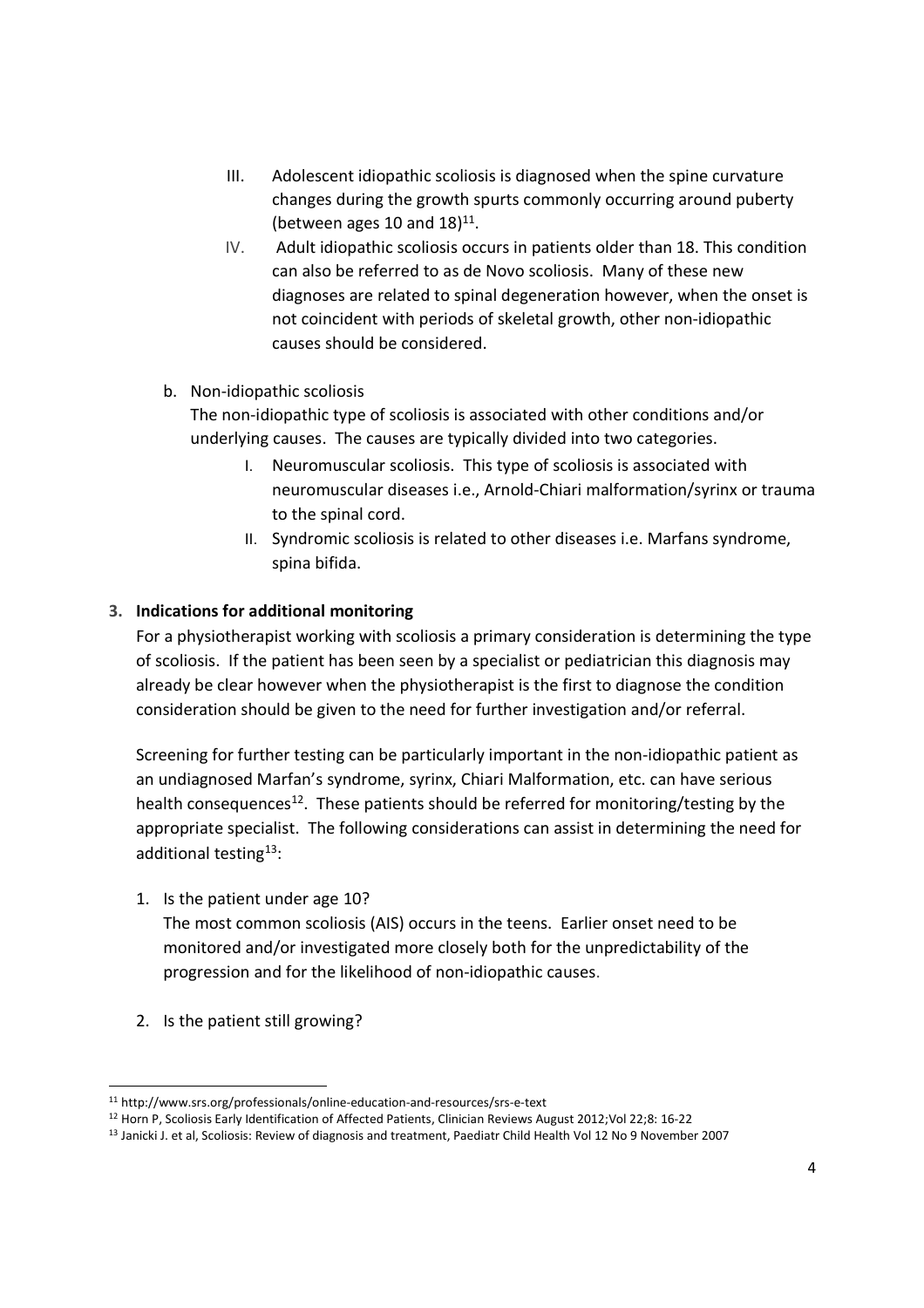Bracing is only effective while the spine is still growing. There is typically a window of approximately 2 years, occurring around puberty, when this treatment can limit the likelihood of curve progression. If the patient is under age 18 consideration should be given to referral for quantification of spinal maturity and degree of curvature.

3. How large is the curve?

The larger the curve the more likely it is to progress<sup>14</sup>. The younger/less skeletally mature the patient is the greater the risk for progression<sup>15</sup>. Younger children and adolescents, particularly with larger curves, are more likely to require additional monitoring and/or intervention.

4. Is the patient male or female?

Although the incidence of scoliosis in males and females is equal the presence of larger curves is more typical in females. A significant curve in a male can be more indicative of non-idiopathic type of scoliosis and sometimes represents an indication for an MRI<sup>16</sup>.

# 5. Are there other signs of concern?

The presence of upper motor neuron signs, connective tissue disorders, café au lait<sup>17</sup> spots, spinal hairy patch etc. all can be markers of non-idiopathic types of scoliosis These factors can be indicative of the need for additional investigation

# **4. Treatment of AIS**

# Primary goal of treatment

As there is no consensus on causation, the prevention of scoliosis cannot be a goal at this time. The primary goal of treatment is prevention of curve progression.

Within this goal the first consideration is to keep the curve to less than 30-35 degrees. This magnitude is often a threshold for other treatment as these curves are more at risk for progression. Curves less than 30 degrees at skeletal maturity present a low risk of continued progression in adults. Untreated curves of 50 degrees and greater are predicted to progress at .5 degree per year $^{18}$ .

<sup>17</sup> http://www.srs.org/professionals/online-education-and-resources/srs-e-text

<sup>14</sup> Weinstein Sl, Adolescent Idiopathic Scoliosis: Prevalence and Natural history. Instr Course Lect 1988:38:115-126

<sup>&</sup>lt;sup>15</sup> Lonstein JE, Carlson JM. The Prediction of Curve Progression in Untreated Idiopathic Scoliois During Growth. J Bone Joint Surg Am. 1984:66;1061-1071

<sup>16</sup> http://www.srs.org/professionals/online-education-and-resources/srs-e-text

<sup>18</sup> Megan Raverty M, Mehbod A, Garvey T, Transfeldt E, Schwender J, Lonstein J, Winter R, Natural History of Adolescent Idiopathic Scoliosis of 50° or Greater at Maturity: Rate of Progression and Functional Outcomes, The Spine Journal 9(10), Supplement Page p.160S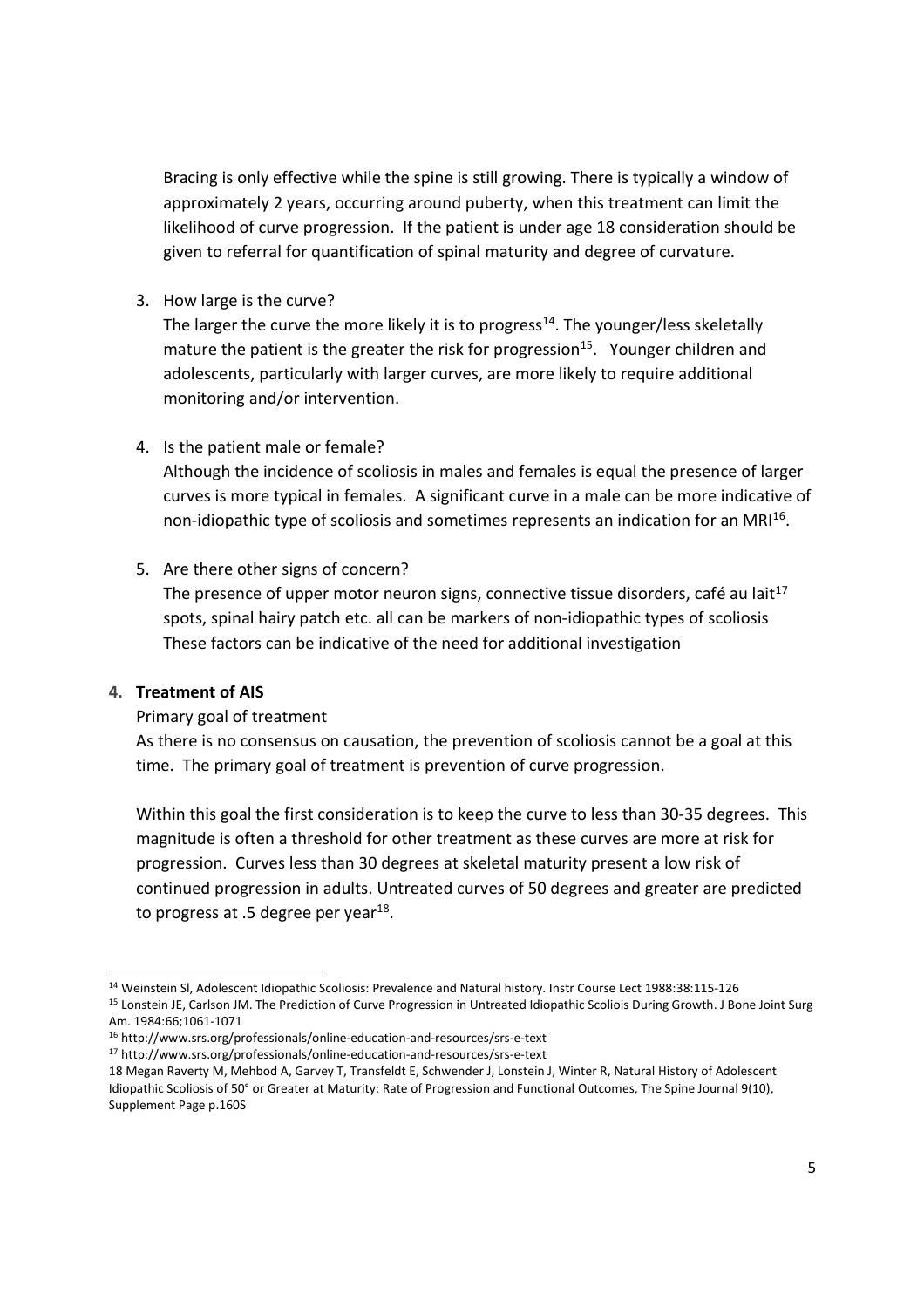The second threshold is 50 degrees. When the curve exceeds this magnitude surgery is often recommended. Most studies<sup>19</sup> report the strongest predictive factors in determining the risk for progression of idiopathic scoliosis are age, magnitude of curve, and gender.

Currently the strongest acceptance for prevention of progression is for bracing and surgery. Recently, the BrAISt randomized controlled trial demonstrated convincingly the ability of bracing to prevent progression to surgery indication thresholds with 72% success compared to only 48% in the group under observation<sup>20</sup>. This trial also demonstrated clearly the role of compliance in the brace treatment effect showing that when a rigid brace prescribed for full time wear (<18hr/day) is worn at least 13 hours a day the probability of success is high (<90%).

Despite the wide acceptance for surgery, a systematic review by the Cochrane Collaboration failed to find sufficient evidence to support its use in severe curve management. Bettany-Saltikov et al<sup>21</sup> looked to compare surgical vs. non-surgical treatment of curves over 45 degrees but were unable to find any RCT's or prospective studies that met the criteria. They were unable to make any conclusions of the effectiveness of surgical vs. non-surgical management of severe adolescent idiopathic scoliosis of over 45 degrees.

Physiotherapy Goals of Treatment

In physiotherapy the goals of treatment are broader than strictly the prevention of curve progression.

The SOSORT survey by Marti et al.<sup>22</sup> of SRS scoliosis specialists documented the key reasons for referral to physiotherapy. These referral patterns were separated into standard physiotherapy treatments and PSSE's. In Parent et al's study the survey of the standard physiotherapy techniques listed the following approaches used in the treatment of AIS:

1. stabilization exercises (76%)

Effects of Bracing in Adolescents With Idiopathic Scoliosis. Weinstein SL<sup>1</sup>, Dolan LA, Wright JG, Dobbs MB

<sup>21</sup> Bettany-Saltikov, Weiss HR, Chockalingham N, Taranu S, Srinivas S, Hogg J, Whittaker V, Kalyan RV, Arnell T, Surgical vs. Non-Surgical Interventions for People with Adolescent Idiopathic Scoliosis, a Cochrane Systematic Review, 2015:Issue 4

<sup>22</sup> Cindy L. Marti, Steven D. Glassman, Patrick T. Knott, Leah Y. Carreon, and Michael T. Hresko, Scoliosis Research Society Members Attitudes Towards Physical Therapy and Physiotherapeutic Scoliosis Specific Exercises for Adolescent Idiopathic Scoliosis, Scoliosis. 2015; 10: 16.

<sup>19</sup>http://www.boneandjointburden.org/docs/The%20Burden%20of%20Musculoskeletal%20Diseases%20in%20the%20United% 20States%20%28BMUS%29%202nd%20Edition%20%282011%29.pdfhttp://www.boneandjointburden.org/docs/The%20Burden %20of%20Musculoskeletal%20Diseases%20in%20the%20United%20States%20%28BMUS%29%202nd%20Edition%20%282011 %29.pdf

<sup>20</sup> N Engl J Med. 2013 Oct 17;369(16):1512-21. doi: 10.1056/NEJMoa1307337. Epub 2013 Sep 19.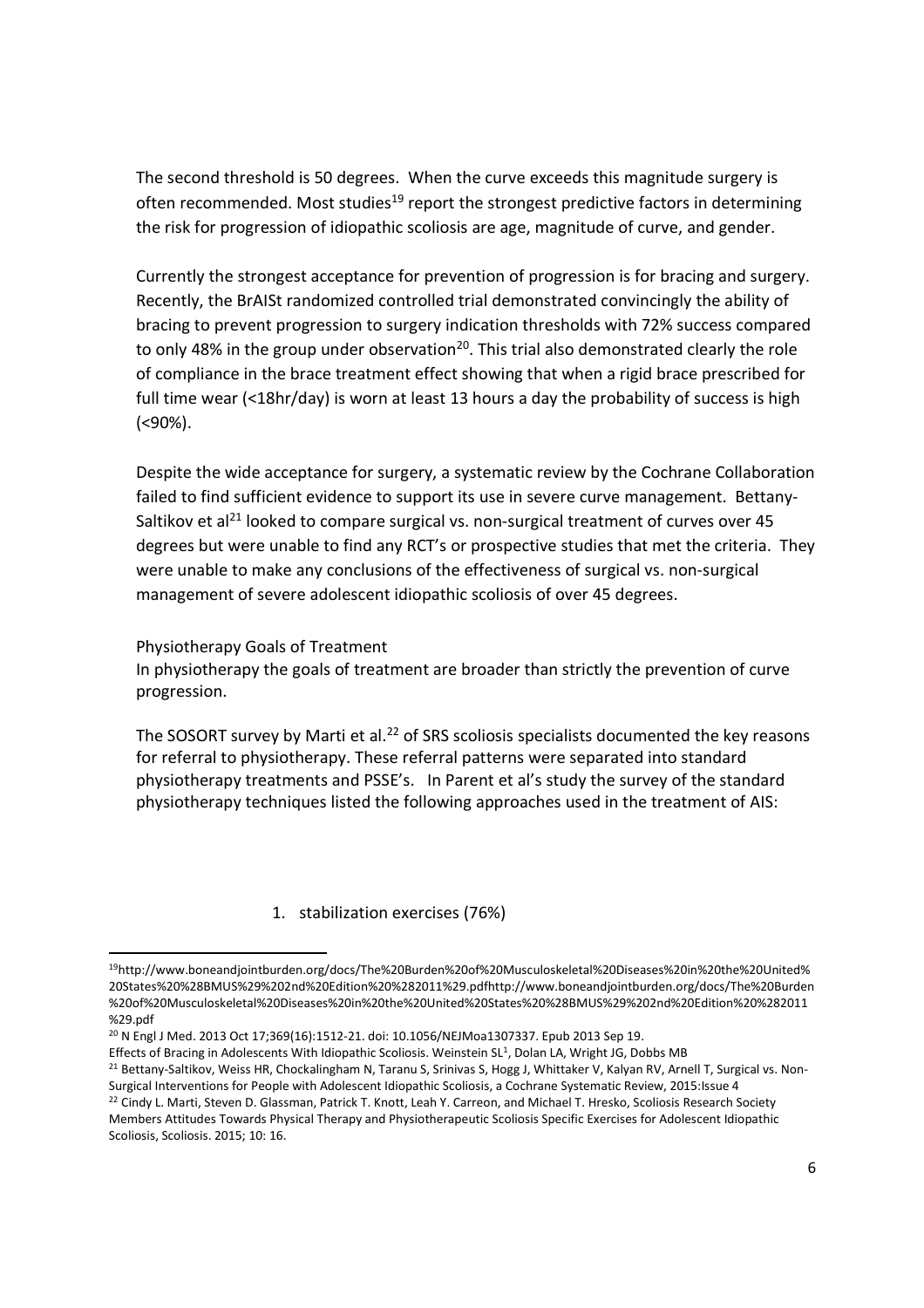- 2. non-scoliosis specific postural approaches (73%)
- 3. mobilizations (55%)

In the Marti study the most common specific PSSE used were:

- 1. Schroth Germany (57%)
- 2. Side Shift UK (22%)
- 3. SEAS Italy (21%)
- 4. FITS Poland (19%)

The top reasons for the surgeon's prescribing standard physiotherapy were:

- 1. in conjunction with brace treatment (58 %),
- 2. small curves (48 %)
- 3. improving post-operative outcomes (37 %)
- 4. treatment of pain  $(25%)^{23}$
- 5. Improving aesthetics (40 %)

# The top reasons for the surgeon's prescribing PSSE's were:

- 1. improve aesthetics (62 %)
- 2. to prevent curve progression (60 %)
- 3. improve quality of life (53 %).

Similarly, the SOSORT guidelines<sup>24</sup>, from the international Society on Scoliosis Orthopedic and Rehabilitation Treatment identify the following four common objectives to be pursued when using PSSE's:

- 1. limit curve progression
- 2. prevent respiratory dysfunction
- 3. control pain
- 4. improve postural appearance.

# **5. Physiotherapy Role in Prevention of Curve Progression**

Although one of the goals of physiotherapy may be to reduce curve progression, despite increasing research support, this goal remains controversial at this time. Early support is seen in the 2012 Cochrane systematic review<sup>25</sup> for the use of PSSE's in reducing curve

Scoliosis. 2012 Jan 20;7(1):3. doi: 10.1186/1748-7161-7-3.

<sup>24 2011</sup> Sosort Guidelines: Orthopaedic and Rehabilitation Treatment of Idiopathic Scoliosis During Growth.

Negrini S, Aulisa AG, Aulisa L, Circo AB, de Mauroy JC, Durmala J, Grivas TB, Knott P, Kotwicki T, Maruyama T, Minozzi S, O'Brien JP, Papadopoulos D, Rigo M, Rivard CH, Romano M, Wynne JH, Villagrasa M, Weiss HR, Zaina F.

<sup>25</sup> Romano M, et al, Exercises for Adolescent Idiopathic Scoliosis: A Cochrane Systematic Review, Spine 2013 Jun 15;38(14):E883-93.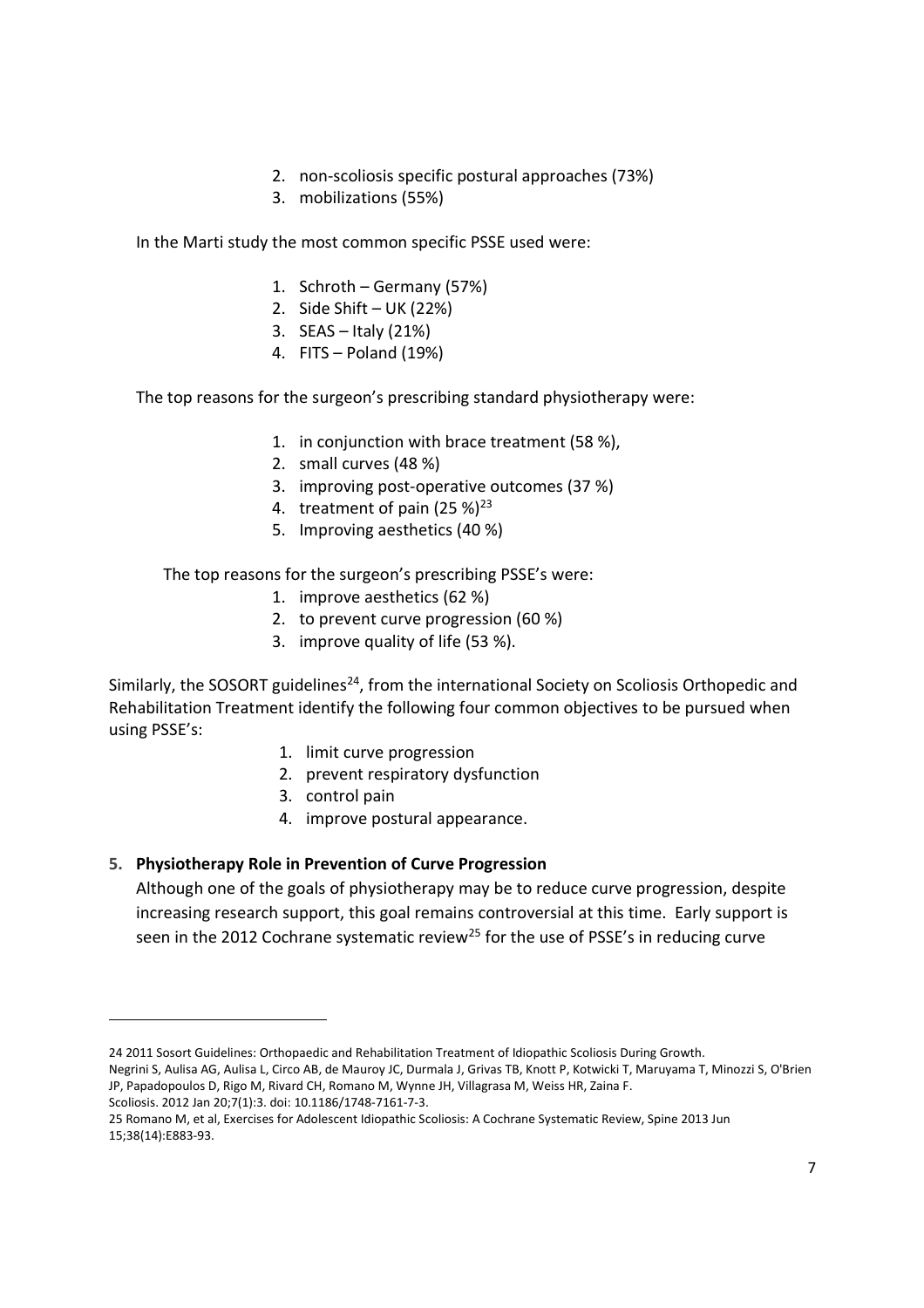progression. The Negrini study<sup>26</sup> has shown value of the use of PSSE's in reducing curve progression both with and without bracing.

Of note, in Monticone et al's study<sup>27</sup>, the percentages of patients presenting improvement >5<sup>o)</sup>, stable curves (changes < 5°) or deterioration over 5° were 62%, 38% and 0% in the exercise group and 0%, 92% and 8% in the control group, respectively. In response to 6 weeks of supervised therapy, participants in Kuru et al's trial<sup>28</sup> assessed after 24 weeks showed larger improvements in Cobb angles, Angle of trunk rotation, height of gibbosity and waist asymmetry but not SRS-23 scores than both controls under observation or having done unsupervised exercises. Other exercise trials<sup>29</sup> are ongoing and other results await publication which suggests the evidence base on PSSE effectiveness will continue to grow stronger in the near future.

With this increase in data, a shift in the acceptance of scoliosis treatment is starting to be seen in changes to the position statements of the Scoliosis Research Society (SRS) and other influential scoliosis-related associations. The 2014 SRS Statement on Physiotherapeutic Scoliosis Specific Exercises Dr. Timothy Hresko, MD: Chair, SRS Non-operative committee includes the following statement:

"*Physiotherapy Scoliosis Specific Exercises have been used with spinal orthotic management in the treatment of progressive idiopathic scoliosis. The combination of the two modalities may offer advantages over more simplified treatment plans".*

In the 2015 Screening for the Early Detection for Idiopathic Scoliosis in Adolescents SRSPOSNA/AAOS/AAP<sup>30</sup> position Statement Dr. Timonthy Hresko, MD included the following statement supporting PSSE's in scoliosis management:

"*Other means for non-operative treatment of scoliosis have also been studied. Scoliosis specific exercises used to supplement brace wear or prevent progression in mild curves have been reported. A randomized clinical trial of patients with mild scoliosis of 10-20 degrees has shown that scoliosis specific exercises may prevent progression to the level of deformity that would result in brace treatment".*

<sup>&</sup>lt;sup>26</sup> Negrini, S The Effectiveness of Combined Bracing and Exercise in Adolescent Idiopathic Scoliosis Based On SRS And SOSORT Criteria: A Prospective Study,. BMC Musculoskeletal Disorders 2014, 15:263

<sup>&</sup>lt;sup>27</sup> Monticone M, Ambrosini E, Cazzaniga D, Rocca B, Ferrante S (2014) Active Self-Correction and Task-Oriented Exercises Reduce Spinal Deformity and Improve Quality Of Life In Subjects With Mild Adolescent Idiopathic Scoliosis. Results of a Randomised Controlled Trial. Eur Spine J 23(6):1204–1214

 $^{28}$  Kuru T<sup>1</sup>, Yeldan İ<sup>2</sup>, Dereli EE<sup>3</sup>, Özdinçler AR<sup>2</sup>, Dikici F<sup>4</sup>, Çolak İ, The Efficacy of Three-Dimensional Schroth Exercises in Adolescent Idiopathic Scoliosis: A Randomised Controlled Clinical Trial. <sup>5</sup>Clin Rehabil. 2016 Feb;30(2):181-90. <sup>29</sup> clinicaltrial.gov NCT01610908, NCT02807545

<sup>30</sup> SRS - Scoliosis Research Society, POSNA – Paediatic Orthopaedic Society North America, AAOS –American Academy of

Orthopaedic Surgeons, AA\_- American Academy of Paediatics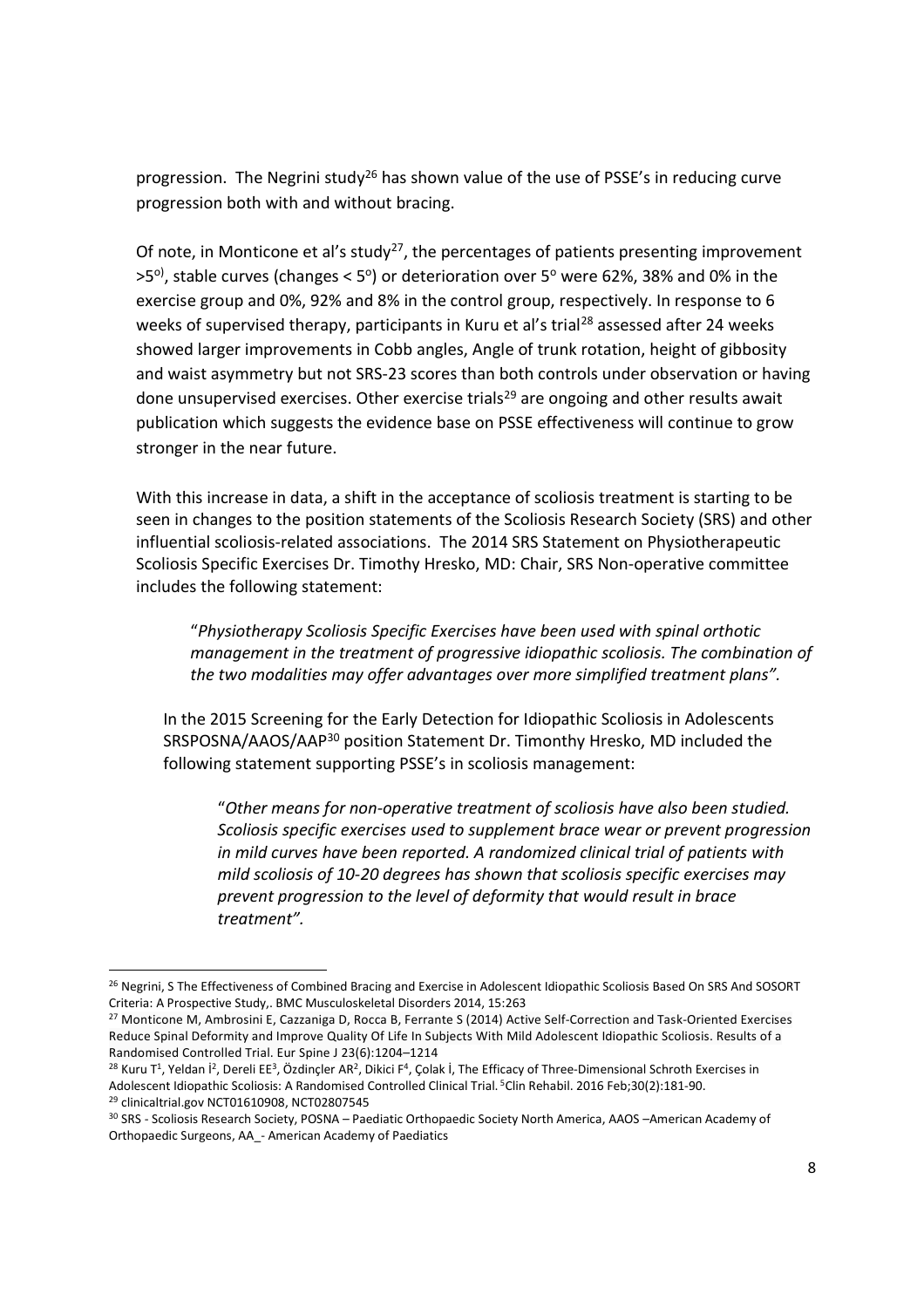### **4. Physiotherapy Role in Pain Management**

In her review Marti noted that the most common concern of the specialists is the alleviation of pain (72%). Despite this high level of concern only 25% of the specialists surveyed refer to physiotherapy for pain management. This discrepancy may reflect the perception that pain in scoliosis is considered a relatively negligible factor and/or the lack of research in this area.

The 50 year longitudinal review by Dr. Weinstein et al<sup>31</sup> confirmed an increased prevalence of low back pain in untreated scoliosis. With an average age of 66 at the conclusion of the study, 61% of the scoliosis group reporting chronic low back pain vs. 35% of the agematched control group. However this study also determined that the intensity of the pain was no worse than controls. There was no impact on disability with the majority being gainfully employed or homemakers.

The following two concluding statements from this review on the relationship of low back pain to function have likely had strong influence on perceptions of pain and the requirement for treatment in this population.

> *"Although the prevalence of back pain in untreated scoliosis likely exceeds the general population it does not appear to cause excessive disability."*

*"Although scoliosis patients report more chronic back pain, those with pain have similar profiles in terms of duration and intensity of their peers and their ability to work and perform everyday activities is similar to their peers. Additionally, back pain had no larger impact on work and activities for scoliosis patients than it did for controls."*

When reading Weinstein's article the conclusions should be viewed in context with the reference that previous perceptions of scoliosis by health care professionals predicted a life of pain and disability. These results support a better prognosis for function however based on this study the need for physiotherapy treatment for pain is at a minimum consistent with what is required in the general population and is likely to have a higher requirement.

While at this time there is limited research looking at the provision of physiotherapy for back pain in the scoliosis patient, recent evidence is promising. Of note, in Monticone et  $a<sup>1</sup>$ 's<sup>32</sup> study, participants in the exercise group also showed larger improvements in the

<sup>&</sup>lt;sup>31</sup> Weinstein SL, Dolan La, Spratt KF, Peterson KK, Spoonamore MJ, Ponsetti IV, Health and Function of Patients with Untreated Idiopathic Scoliosis: A 50 Year Natural History Study, JAMA 2003:Vol 289:555

<sup>32</sup> Monticone M, Ambrosini E, Cazzaniga D, Rocca B, Ferrante S (2014) Active Self-correction and Task-oriented Exercises Reduce Spinal Deformity and Improve Quality of Life in Subjects with Mild Adolescent Idiopathic Scoliosis. Results of a Randomised Controlled Trial. Eur Spine J 23(6):1204–1214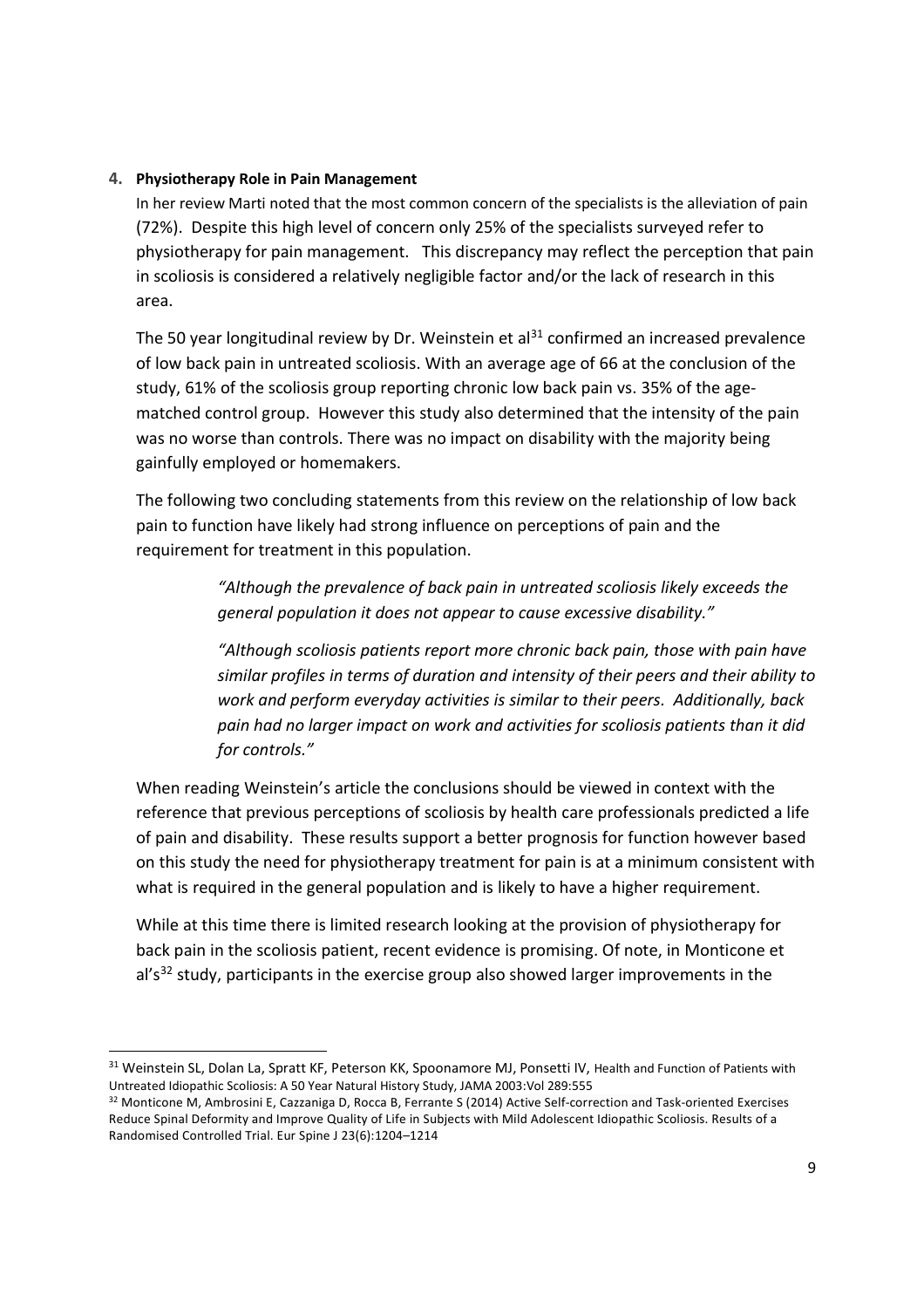function, pain, self-image and mental health of the SRS-22 questionnaire. Schreiber et al<sup>33</sup> also found significantly larger benefits with Schroth exercises than in controls on SRS-22 pain and self-image domains. Further Zapata et al<sup>34</sup> showed in a RCT that spinal stabilization exercises helped reduce the numeric pain rating scores and the patient-specific functional scales scores in patients receiving supervised than unsupervised 8 week of therapy.

### **5. Physiotherapy and Screening for Scoliosis**

Although screening for scoliosis is no longer standard, there is increasing support for regular testing during growth periods. A task force from the Scoliosis Research Society<sup>35</sup> recommends that females be screened twice, at age 10 and 12 years of age. Males should be screened once at between ages 13-14. This frequency reflects the increased risk in females for larger curves.

Observation of standing posture asymmetries followed by observation of the spine in forward flexion<sup>36</sup> are the norms for determining if further testing is required i.e. 3 foot



standing view X-ray.

<sup>33</sup> The Effect Of Schroth Exercises Added to the Standard of Care on the Quality of Life and Muscle Endurance in Adolescents With Idiopathic Scoliosis - An Assessor and Statistician Blinded Randomized Controlled Trial: "SOSORT 2015 Award Winner". Schreiber S, Parent EC, Moez EK, Hedden DM, Hill D, Moreau MJ, Lou E, Watkins EM, Southon SC. Scoliosis. 2015 Sep 18;10:24. <sup>34</sup> Spinal Stabilization Exercise Effectiveness for Low Back Pain in Adolescent Idiopathic Scoliosis: A Randomized Trial. Zapata KA<sup>1</sup> , Wang-Price SS, Sucato DJ, Thompson M, Trudelle-Jackson E, Lovelace-Chandler V.

<sup>35</sup> https://www.srs.org/about-srs/news-and-announcements/position-statement---screening-for-the-early-detection-for-

idiopathic-scoliosis-in-adolescents

<sup>36</sup> http://www.tsrhc.org/scoliosis-screening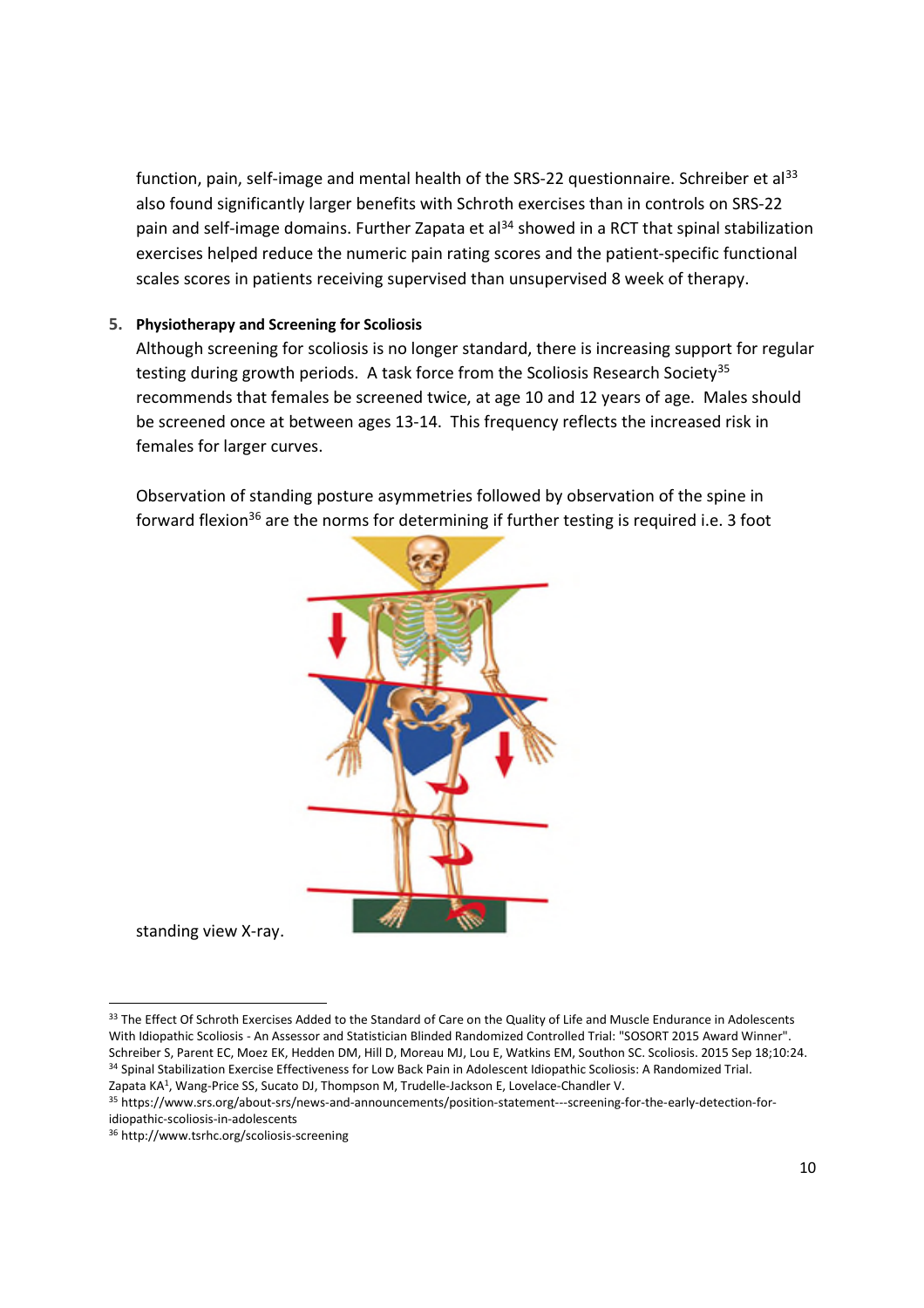Physiotherapists are well suited through their education and training to perform these screening tests. The observation of posture for asymmetries should include the frontal alignment of the spine, the height of the shoulders, the hip and waist shapes and the forward bending test.

The forward bending test consists of checking if the spine is straight while the patient bends forward slowly beginning with the neck with the hands together while keeping the legs straight until the hand are between the knees. If a side to side back difference is noted and a spine deviation is noted it suggests a scoliosis is present. Using a scoliometer to quantify the amount of side to side height different during the forward bending test tilt exceeding 5 to 7 degrees<sup>37</sup> is suggestive that a scoliosis will be detected on radiographs.



The importance to emphasize screening for scoliosis is further supported by the fact that bracing and exercise treatments to be effective need to be applied to smaller curves before reaching skeletal maturity. Early detection of scoliosis is therefore important to identify

<sup>37</sup> http://www.srs.org/about-srs/quality-and-safety/position-statements/screening-for-the-early-detection-for-idiopathicscoliosis-in-adolescents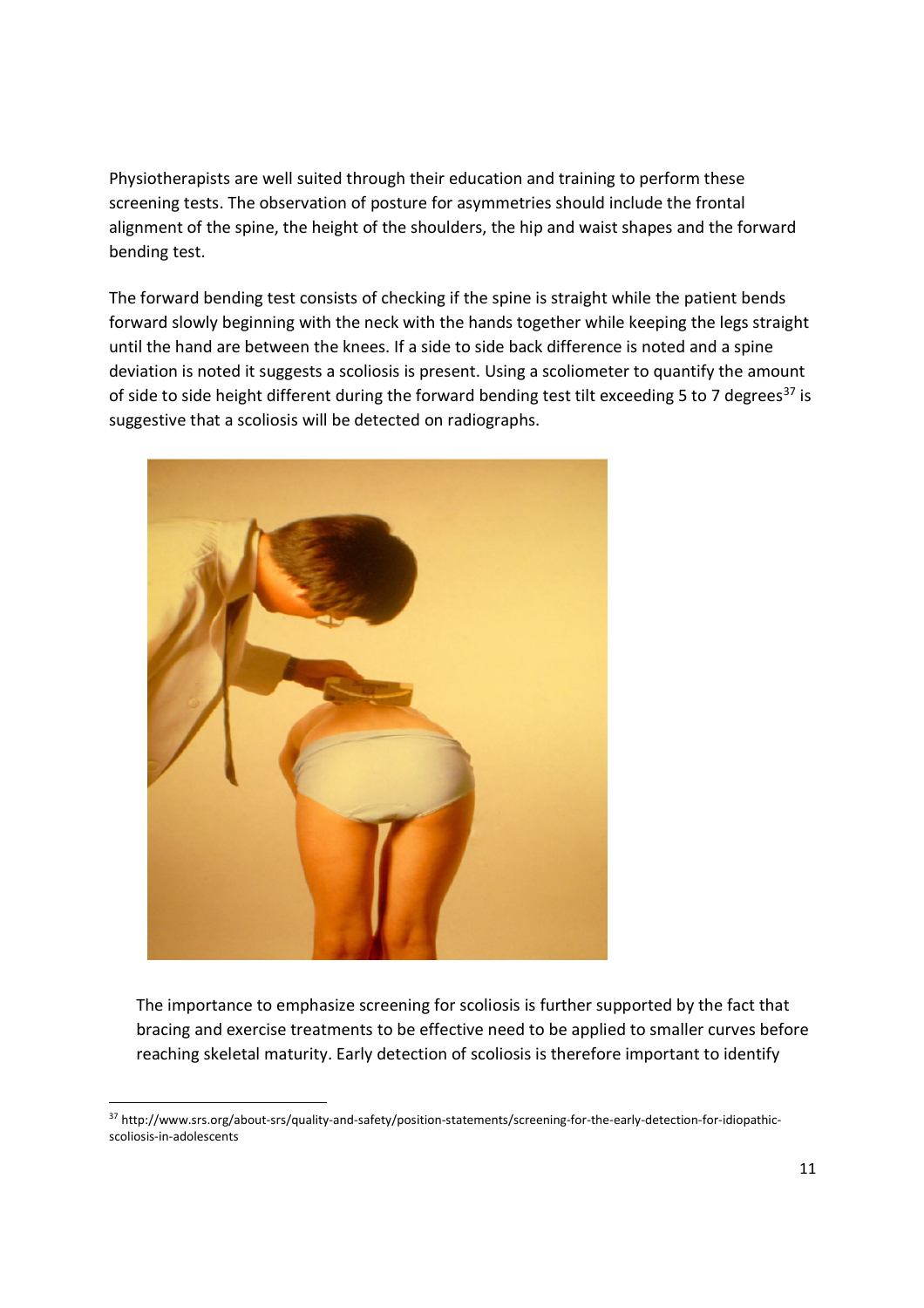adolescents at risk of progression and offer the chance to try non-operative therapies while they may be most effective<sup>38</sup>.

# **6. PSSE's vs. Standard Physiotherapy**

Physiotherapeutic Scoliosis Specific Exercises, also known as Scoliosis Specific Exercises (SSE's), differ from standard physiotherapy exercises. In the 2014 European Journal of Physical Medicine and Rehab, Dr. Josette Bettany–Saltikov et al<sup>39</sup> listed the key features of PSSE as:

- 1. Individually adapted to a patient's curve site, magnitude and characteristics
- 2. Performed with the therapeutic aim of reducing the deformity and preventing its progression
- 3. Aim to stabilize the improvements achieved with the ultimate goal of limiting the need for corrective bracing or the necessity of surgery

Additional elements may include:

- 1. Auto-correction,
- 2. Spinal elongation,
- 3. Isometric exercise contraction,
- 4. Individually taught
- 5. Inserted into stabilizing exercises
- 6. Rotational breathing

A review of the difference in the schools of thought are beyond the scope of this article however Dr Bettany-Saltikov's<sup>40</sup> chapter in the text book Physical Therapy Perspectives in the 21<sup>st</sup> Century provides a substantial review of the differences and commonalities of the major schools of scoliosis treatment. Similarly, a recent overview has been published in Scoliosis and Spinal Disorders<sup>41</sup>.

In Parent et al's survey of the highest ranked perceived useful treatment methods by Alberta physiotherapists, the top choices included:

- 1. stabilization exercises (76%)
- 2. non-scoliosis specific postural approaches (73%)

<sup>38</sup> http://www.srs.org/about-srs/quality-and-safety/position-statements/screening-for-the-early-detection-foridiopathic-scoliosis-in-adolescent

<sup>39</sup> Bettany-Saltikov J, Parent EC, Romano M, Villagrassa M, Negrini S, Physiotherapeutic Scoliosis-Specific exercises for Adolescents with Idiopathic Scoliosis, Eur J Phys Med Rehab 2014;50, 111-121

 $40$  Bettany-Saltikov J, et al, Physical Therapy For Adolescents With Idiopathic Scoliosis, Physical Therapy Perspectives In The  $21<sup>st</sup>$ Century – Challenges And Possibilities, 2012.

<sup>41</sup> Hagit Berdishevsky H, Lebel VA, Bettany-Saltikov J, Rigo M, Lebel A, Hennes A, Romano M, Białek M, M'hango A, Betts T, de Mauroy JC, Jacek Durmala J, Physiotherapy Scoliosis-Specific Exercises – A Comprehensive Review of Seven Major Schools *Scoliosis and Spinal Disorders*201611:20, August 2016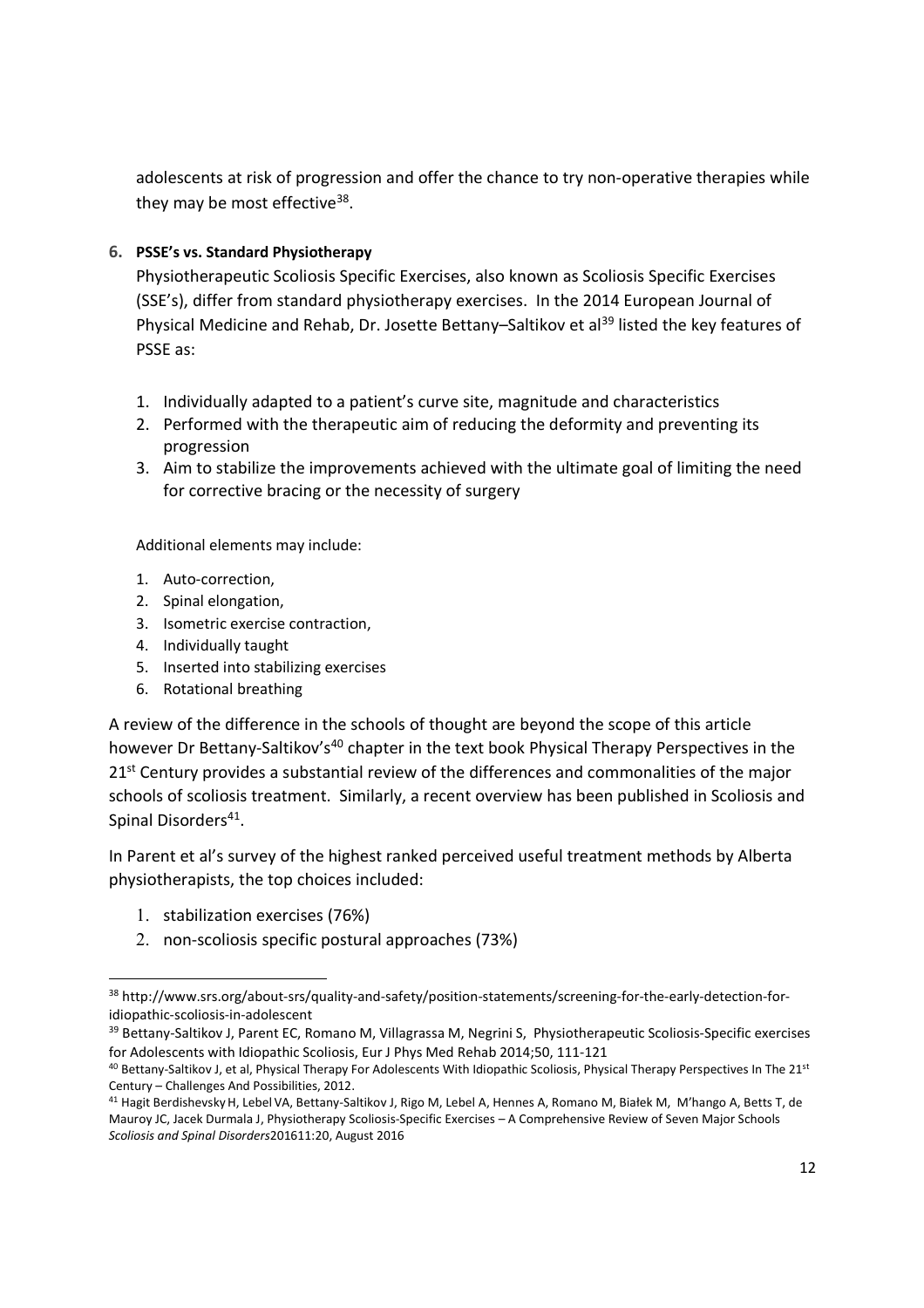# 3. mobilizations (55%)

No physiotherapist reported the use of PSSE's in this review. This likely demonstrates a need to educate Canadian physiotherapists on the most recent evidence supporting the use of PSSE in the management of scoliosis.

# **7. Additional Resources for Scoliosis**

# **Patients**

# **a. Curvy Girls**

International scoliosis peer support group. Providing support for adolescent girls both online and through meetings. Looks to destigmatize the diagnosis and the wearing of braces through peer support.

Website address: http://www.curvygirlsscoliosis.com/

**b. SOSORT – Society on Scoliosis Orthopaedic and Rehabilitation Treatment** An international multidisciplinary organization including scientists, healthcare professionals, patients and their families Website address: http://www.sosort.mobi/index.php/en/

#### **c. National Scoliosis Foundation** A patient led advocacy and support foundation. Website address: http://www.scoliosis.org/

# **Therapists**

**a. SOSORT - Society on Scoliosis Orthopaedic and Rehabilitation Treatment**

Founded in 2006, and brings together scientists and clinicians focused on the conservative treatment of spinal deformities. A multidisciplinary organization including scientists, healthcare professionals, patients and their families. Website address: http://www.sosort.mobi/index.php/en/

# **b. SRS – Scoliosis Research Society**

Founded in 1966 its membership includes spine surgeons, researchers, physician assistants, orthotists and welcomes other allied health professionals working with scoliosis. It provides information for practitioners and families. Website address: http://www.srs.org

# **c. Outcome measures**

The core outcomes monitored to determine if scoliosis is progressive or if curves are improved by treatment is the Cobb angle obtained from radiographs of the full spine<sup>42</sup>. On radiographs, measurements of rib alignment vertebra and pelvis alignments can also

<sup>42</sup>http://www.srs.org/professionals/online-education-and-resources/srs-e-text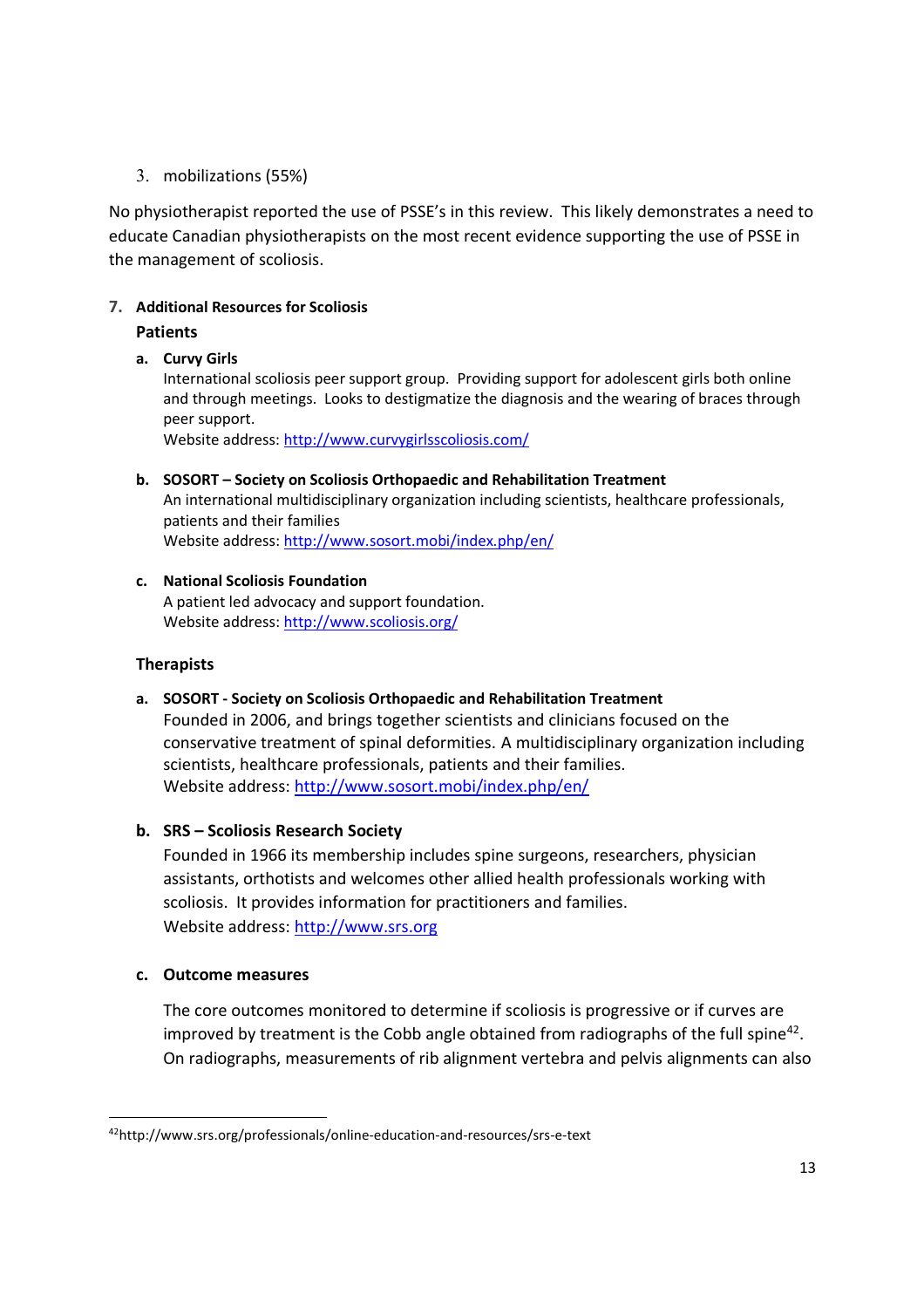be monitored<sup>43</sup>. The degree of vertebral rotation in particular has been shown to be a useful predictor of progression<sup>44</sup>. The sagittal spinal alignment, especially in adults is closely related to pain and quality of life $45$ .

Depending on the domain of research several different types of outcome measures have been used including pain ratings, Roland Morris Questionaire, Oswestry, Euro-Qol D5. In addition, the following two questionnaires are common outcome measures more specific to AIS.

- **i.** SAQ Spinal Appearance Questionnaire<sup>46</sup>
- **ii.** SRS 22 Scoliosis-Research Society questionnaire<sup>47</sup>

However, in patients with small curves, these questionnaires originally designed for surgical cases have demonstrated high ceiling effects<sup>48</sup>. Since physiotherapists work with scoliosis is also focused on esthetics, a number of subjective<sup>49 50</sup> photographic  $51$  52 and 3D sophisticated postural assessments<sup>53</sup> have also been recommended.

# **Conclusions**

The role of physiotherapists in the treatment of scoliosis is evolving. Increasingly, research is identifying the need for treatment as well as defining role of physiotherapist in the management of this condition. Screening for early diagnosis, prevention of curve progression, bracing stabilization exercises, pain management are all roles that physiotherapy may assist in however awareness of the critical points, which require the involvement of other members of the team, are important to ensure comprehensive care.

<sup>43</sup> http://www.oref.org/docs/default-source/default-document-library/sdsg-radiographic-measuremnt-manual.pdf?sfvrsn=2 44 Nault ML1, Mac-Thiong JM, Roy-Beaudry M, Turgeon I, Deguise J, Labelle H, Parent S. Three-Dimensional Spinal Morphology Can Differentiate Between Progressive and Nonprogressive Patients With Adolescent Idiopathic Scoliosis at the Initial Presentation: A Prospective Study. Spine (Phila Pa 1976). 2014 May 1;39(10):E601-6

<sup>45</sup> Terran J1, Schwab F, Shaffrey CI, Smith JS, Devos P, Ames CP, Fu KM, Burton D, Hostin R, Klineberg E, Gupta M, Deviren V, Mundis G, Hart R, Bess S,Lafage VThe SRS-Schwab Adult Spinal Deformity Classification: Assessment and Clinical Correlations Based on A Prospective Operative and Nonoperative Cohort.; International Spine Study Group.

<sup>46</sup> Carreon, Leah Y, Spinal Appearance Questionnaire: Factor Analysis, Scoring, Reliability, and Validity Testing Spine: 15 August 2011 - Volume 36 - Issue 18 - p E1240–E1244

<sup>47</sup> M.A. Asher, et al , Discrimination Validity Of The Scoliosis Research Society – 22 Patient Questionnaire: Relationship To Idiopathic Scoliosis Curve Pattern And Curve Size Orthopaedic Proceedings, March 2003

<sup>48</sup> Parent EC, Dang R, Hill D, Mahood J, Moreau M, Raso J, Lou E: Score distribution of the scoliosis research society-22 questionnaire in subgroups of patients of all ages with idiopathic scoliosis. Spine (Phila Pa 1976). 2010 Mar 1;35(5):568-77. 49 . Zaina F, Negrini S, Atanasio S. TRACE (Trunk Aesthetic Clinical Evaluation), A Routine Clinical Tool to Evaluate Aesthetics In Scoliosis Patients: Development From the Aesthetic Index (Ai) And Repeatability. Scoliosis. 2009;4:3.

<sup>50</sup> Kotwicki T. Evaluation of Scoliosis Today: Examination, X-Rays and Beyond. Disabil Rehabil. 2008;30(10):742–51. 51 Fortin C, Feldman DE, Cheriet F, Labelle H., Clinical Methods For Quantifying Body Segment Posture: A Literature Review. Disabil Rehabil. 2011;33(5):367-83.

<sup>52</sup> Fortin C, Feldman DE, Cheriet F, Gravel D, Gauthier F, Labelle H. Reliability of a Quantitative Clinical Posture Assessment Tool Among Persons With Idiopathic Scoliosis. Physiotherapy. 2012 Mar;98(1):64-75.

<sup>53</sup>Patias P, Grivas TB, Kaspiris A, Aggouris C, Drakoutos E., A Review of the Trunk Surface Metrics Used as Scoliosis and Other Deformities Evaluation Indices. Scoliosis. 2010 Jun 29;5:12